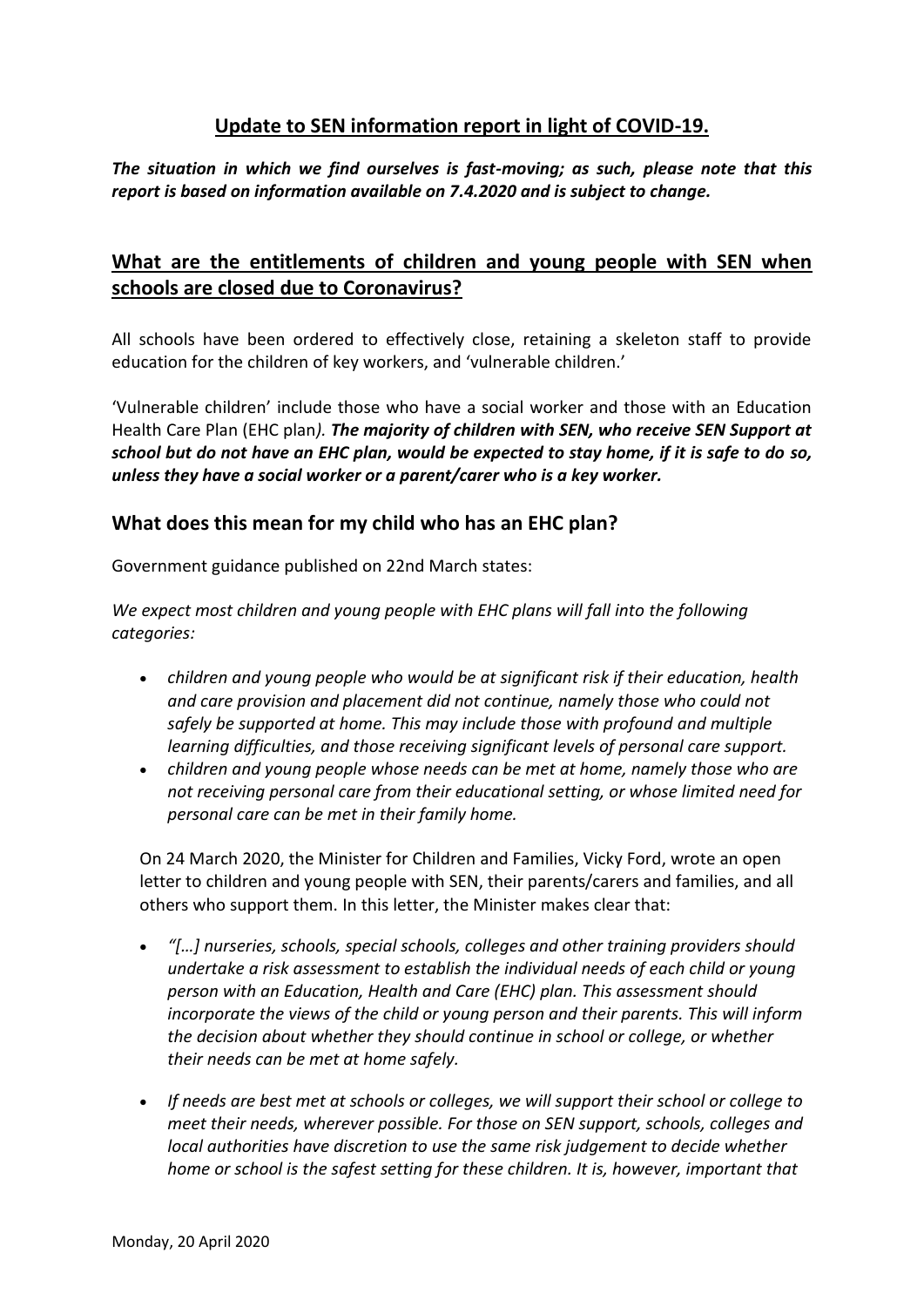*as many children as possible remain at home during this time in order to help reduce transmission rates."*

**In addition to the risk assessments noted above (to be carried out by schools), all families with children who attend Stockport schools and have an EHC plan will have received a welfare phone call from Stockport LA SEND team by 17th April.** These calls are to check that families can access appropriate help and advice during the Covid-19 situation and to ensure that any risks to a child or young person's health, wellbeing or safety if they do not receive a particular provision or intervention, are addressed.

## **My child has an EHC plan - do I have to send them in to school?**

Despite schools staying open for some children, the guidance is quite clear: *'If it is at all possible for children to be at home, then they should be.*

Under the Coronavirus Act, the criminal penalty for parents failing to send their children to school will be temporarily dis-applied. (N.B. At the time of writing, the Secretary of State has not yet officially made the order under the Coronavirus Act ordering schools to close and thereby dis-applying the criminal penalty, but we anticipate this will happen very soon.)

# **My child has an EHC plan - does the local authority still have a legal duty to deliver provision?**

From a legal perspective this remains the case. However, given the likely significant disruption to staffing, it may be very difficult for schools or local authorities to deliver the precise provision in the EHC plan over the next few weeks. The Government has just passed the Coronavirus Act 2020 which contains two key amendments to the law:

- The absolute duty to make the provision in an EHC plan (section 42 of the Children and Families Act 2014) has been temporarily amended to a lesser duty to use **'reasonable endeavours'. This means that during the specified period the LA needs to do whatever it reasonably can to put provision in place, but if they cannot do so, they would not necessarily be breaching the law**.
- The duty on schools to admit a child where the EHC plan names that school (section 43 of the Children and Families Act 2014) can be temporarily dis- applied.

As a school, we will continue to keep in touch with you. In the meantime, as parents/carers please contact us if you have any enquiries about the provision for your child including how we can help with any therapy plans for your child.

Telephone: 0161 480 2330

Email: [admin@bankslane-jun.stockport.sch.uk](mailto:admin@bankslane-jun.stockport.sch.uk) or [head@bankslane-jun.stockport.sch.uk](mailto:head@bankslane-jun.stockport.sch.uk)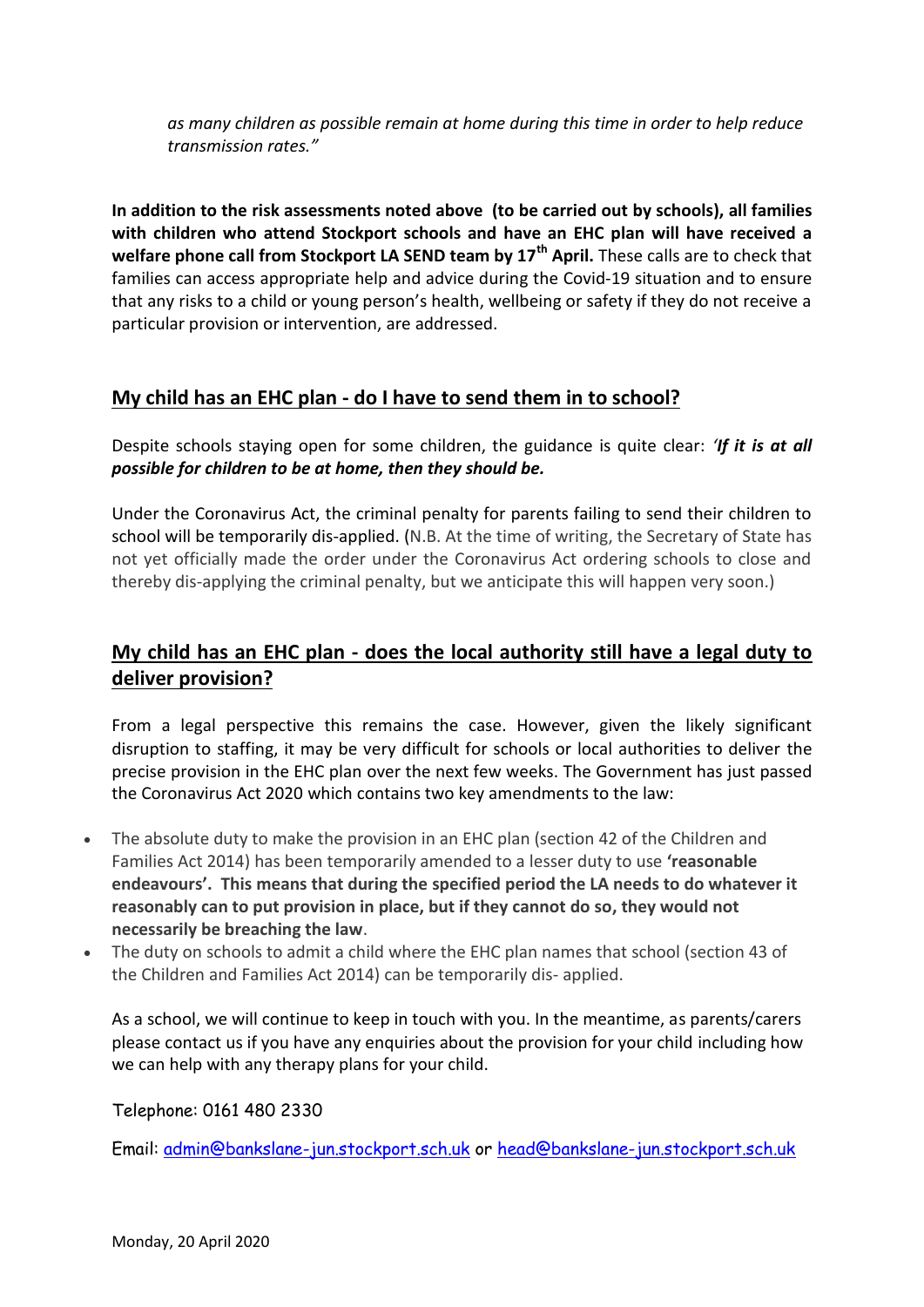**Again, if there could be a risk to your child or young person's health, wellbeing or safety if they do not receive a particular provision or intervention, please raise this with us without delay.**

### **My child has an EHC plan and was due to have an annual review. What will happen now?**

Under the Coronavirus Act, the requirement to carry out annual reviews can also be temporarily disapplied where this is considered to be "*appropriate and proportionate*". (The order bringing this into effect has not yet been made but we expect it to happen imminently.)

However, currently schools will continue to hold annual reviews if at all possible. This will of course need to be carried out remotely and we will speak to you first about how this will be managed to ensure that the contribution of parents and children/young people continue to be at the heart of the process.

## **A request for statutory assessment has been sent in for my child - do the LA still need to carry out EHC needs assessments?**

Although the Minister's open letter suggests that the government will be seeking to amend regulations on the timescales for EHC plan processes where this is appropriate because of COVID-19 as yet, no order has been passed to this effect.

Stockport LA will continue to carry out any EHC needs assessments. On a practical basis, the LA's ability to comply with deadlines may be occasionally hampered by staff absence and the way EHC needs assessments are conducted may be affected by the availability of staff and restrictions on face to face contact and working from home. However, Stockport LA will endeavour to continue to fulfil statutory duties; we can obtain information and advice and conduct virtual meetings; as such decisions about whether or not to assess will continue to be made as far as is reasonably possible.

# **My child has an EHC plan and is still attending school - how will my child's learning be supported at school?**

It is important to note the school will not be providing a full curriculum; they will be providing care for the children and incorporating education provision and a range of activities, but this will NOT be fully in line with a child's EHC provision.

### **How can I support my child's learning at home?**

 If your child has an identified SEN (EHCP or SEN Support), the class teacher will take account of their needs when planning for and providing work to be completed at home. This may include:

- suggesting different ways in which children can present their work;
- giving more detailed instructions;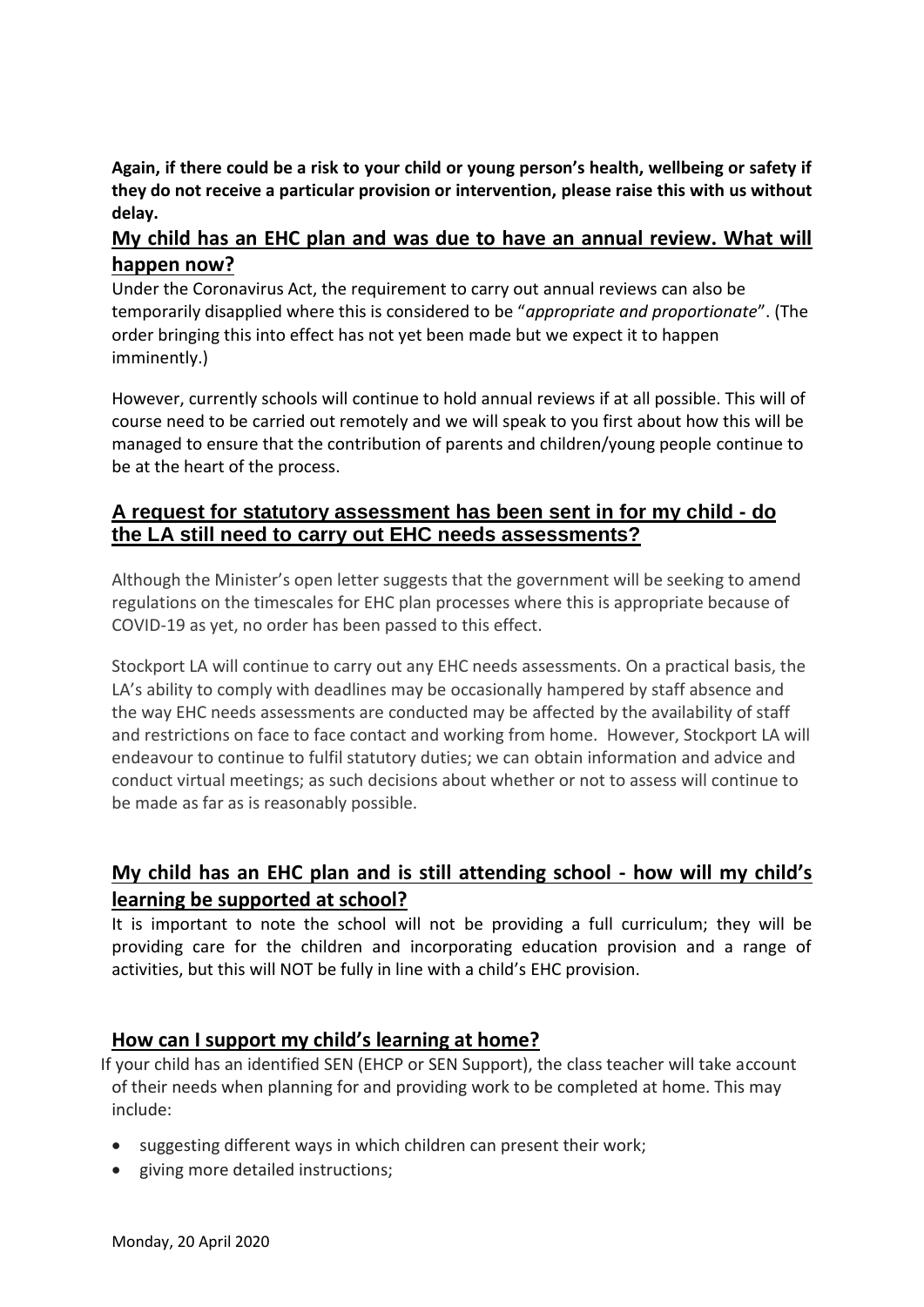- providing parents with suggestions to make tasks more practical in nature;
- providing alternative work which is targeted at their level of need where they may not ordinarily access curriculum subjects at age expected levels.

School has a number of resources available to help you support your child at home during this period. Our school website has sections for each year group as well as a section for SEN. These have details of the learning resources which you can access at home. There is also a year group email address so that you can contact a member of staff from your child's year group if you have any questions or queries about their learning.

There are also some helpful resources on Stockport's local offer:

<https://stockport.fsd.org.uk/kb5/stockport/fsd/advice.page?id=zPgonwIQaX0>

#### **How can I help my child cope with the changes?**

We understand that this is a significant change for many families. Please give yourself time to adjust to this new routine and above all, do not place too much pressure on yourself or your child to complete schoolwork. Maintaining positive mental health and emotional wellbeing is very important. There are some helpful resources on Stockport's local offer:

<https://stockport.fsd.org.uk/kb5/stockport/fsd/advice.page?id=zPgonwIQaX0>

### **How long are schools likely be closed?**

At this stage no-one is able to say exactly how long schools will stay closed, though it seems clear it's more likely to be a matter of months rather than weeks, depending on how the pandemic progresses. Mr Williamson told MPs he would be "*guided by scientific and medical advice*" on reopening.

## **What plans will be made for re-integration and transition to new classes/schools?**

We know that any transitions, especially for many of our children with SEN, can be stressful and needs to be well planned, in advance, and should not be introduced abruptly. We understand that re-integration back in to school and/or transition to a new class or school is going to be made even more challenging following the current situation. Furthermore, we know that children's reactions to returning to school will vary greatly and some children will need much more additional support.

As such, our aim is to plan carefully for transition and reintegration and work closely with you as parents/carers to help prepare your child/children and guide them through these transitions carefully. The Local Authority are currently planning guidelines and processes which we will then adapt for our school and to meet the needs of your child. Once these guidelines are agreed, we will be in touch with all parents/carers, including discussing any bespoke planning for individuals. As such, although we can't tell you what the plans for transition will look like just yet, advice will be available from the LA by the end of April and as a school, we will then be in touch to begin the planning process with you as parents/carers.